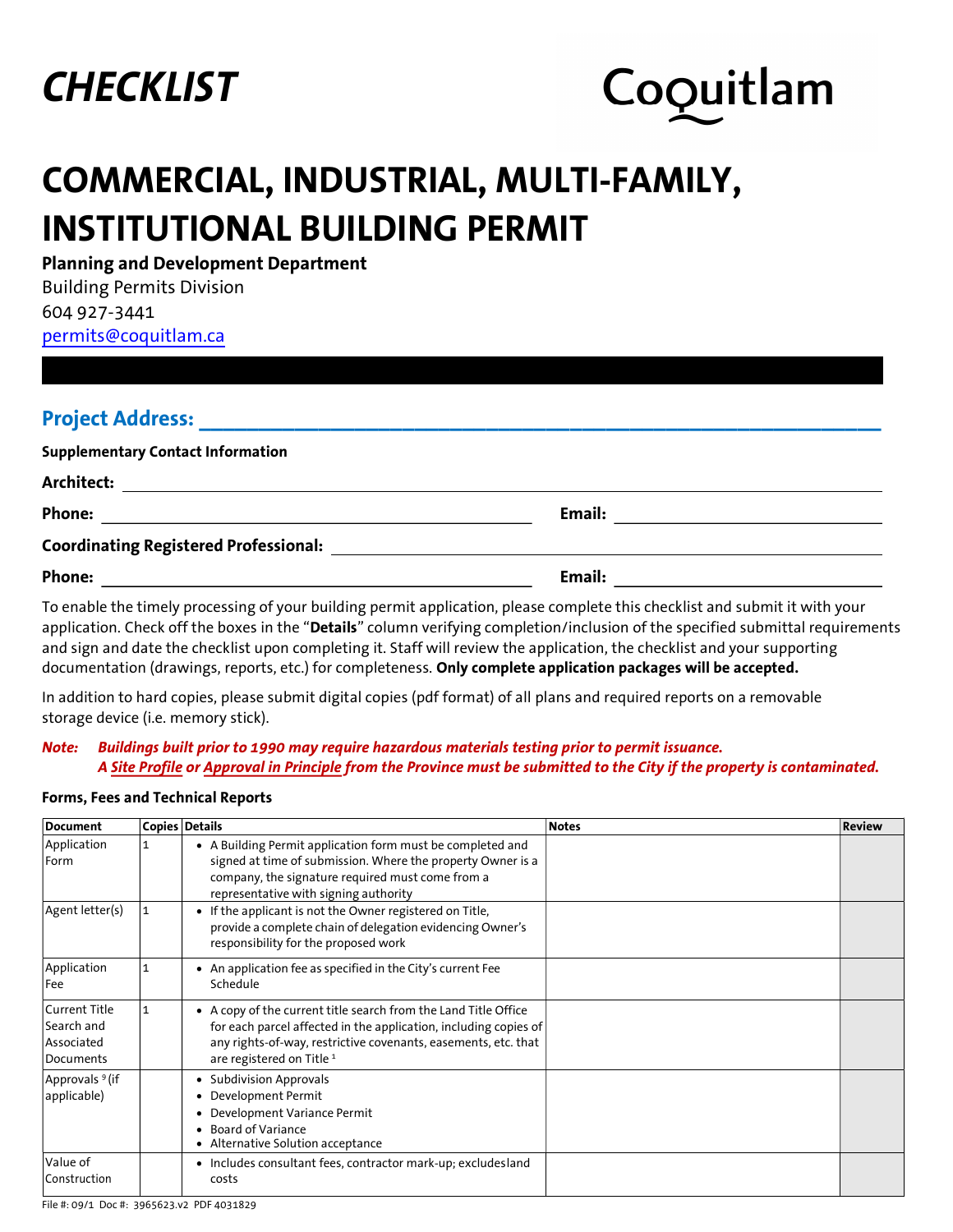### Forms, Fees and Technical Reports (continued)

| <b>Document</b>                                      |                                         | Copies Details                                                                                                                                                                                                                                                                                                                                                                                                                                                                                                                                                                                                                                                                                                                | <b>Notes</b> | <b>Review</b> |
|------------------------------------------------------|-----------------------------------------|-------------------------------------------------------------------------------------------------------------------------------------------------------------------------------------------------------------------------------------------------------------------------------------------------------------------------------------------------------------------------------------------------------------------------------------------------------------------------------------------------------------------------------------------------------------------------------------------------------------------------------------------------------------------------------------------------------------------------------|--------------|---------------|
| Development<br>Permit Review<br>Aids                 |                                         | • Gross Floor Area Overlay                                                                                                                                                                                                                                                                                                                                                                                                                                                                                                                                                                                                                                                                                                    |              |               |
| Homeowner<br>Protection<br>Office (HPO) <sup>8</sup> | $\mathbf{1}$                            | • Proof of insurance, or<br>• Proof of Owner-Builder exemption                                                                                                                                                                                                                                                                                                                                                                                                                                                                                                                                                                                                                                                                |              |               |
| Reports                                              | $\overline{2}$                          | • Geotechnical report with statement by registered<br>geotechnical engineer that any geotechnical concerns of any<br>required methane system has been addressed (consult with<br>City staff)                                                                                                                                                                                                                                                                                                                                                                                                                                                                                                                                  |              |               |
|                                                      | 2<br>2<br>3<br>2<br>$\overline{2}$<br>3 | Environmental reports/information in applicable areas<br>Storm water management Report<br>Sealed building code analysis<br>Compliance report for with BCBC Part 10<br><b>Construction Fire Safety Plans</b><br><b>Alternative Solutions</b><br>$\bullet$                                                                                                                                                                                                                                                                                                                                                                                                                                                                      |              |               |
| Certifications <sup>7</sup>                          | $\mathbf{1}$                            | • Schedule A Letters of Assurance (LOA)<br>• Schedule B Architectural and Structural<br>• Schedule B Mechanical, Civil and Plumbing<br>• Schedule B Fire Suppression Systems<br>• Schedule B Electrical<br>• Schedule B Geotechnical Temporary and Permanent<br>• Schedule B Methane Control Measures<br>• Sealed letter confirming sediment control provisions<br>• Sealed letter confirming pavement structure of fire access<br>lane<br>• Approvals for construction adjacent to Rights of Ways or<br>Easements, i.e. the city, BC Hydro, Fortis BC or TransLink's<br>networks<br>$\bullet$ Other <sup>2</sup>                                                                                                             |              |               |
| Certified<br>Survey Plan                             | $\overline{2}$                          | • PID Number<br>• Legal Description<br>• Street address, street name(s) and location, location and<br>width of any lane(s)<br>Dimensions of lot; lot area<br>• Location and dimensions of all existing buildings and<br>structures on the site<br>Front, rear and side yard setbacks from buildings to lot lines.<br>• Lane dedications, registered easements, encroachments and<br>rights-of-way<br>• Location of existing curb crossing(s)<br>Existing grades at each corner of the lot and, for sloping<br>sites, spot elevations of the property at one metre intervals<br>• Location of the natural boundary of any existing<br>watercourses or environmental features<br>• Location, size and species of existing trees |              |               |

Coquitlam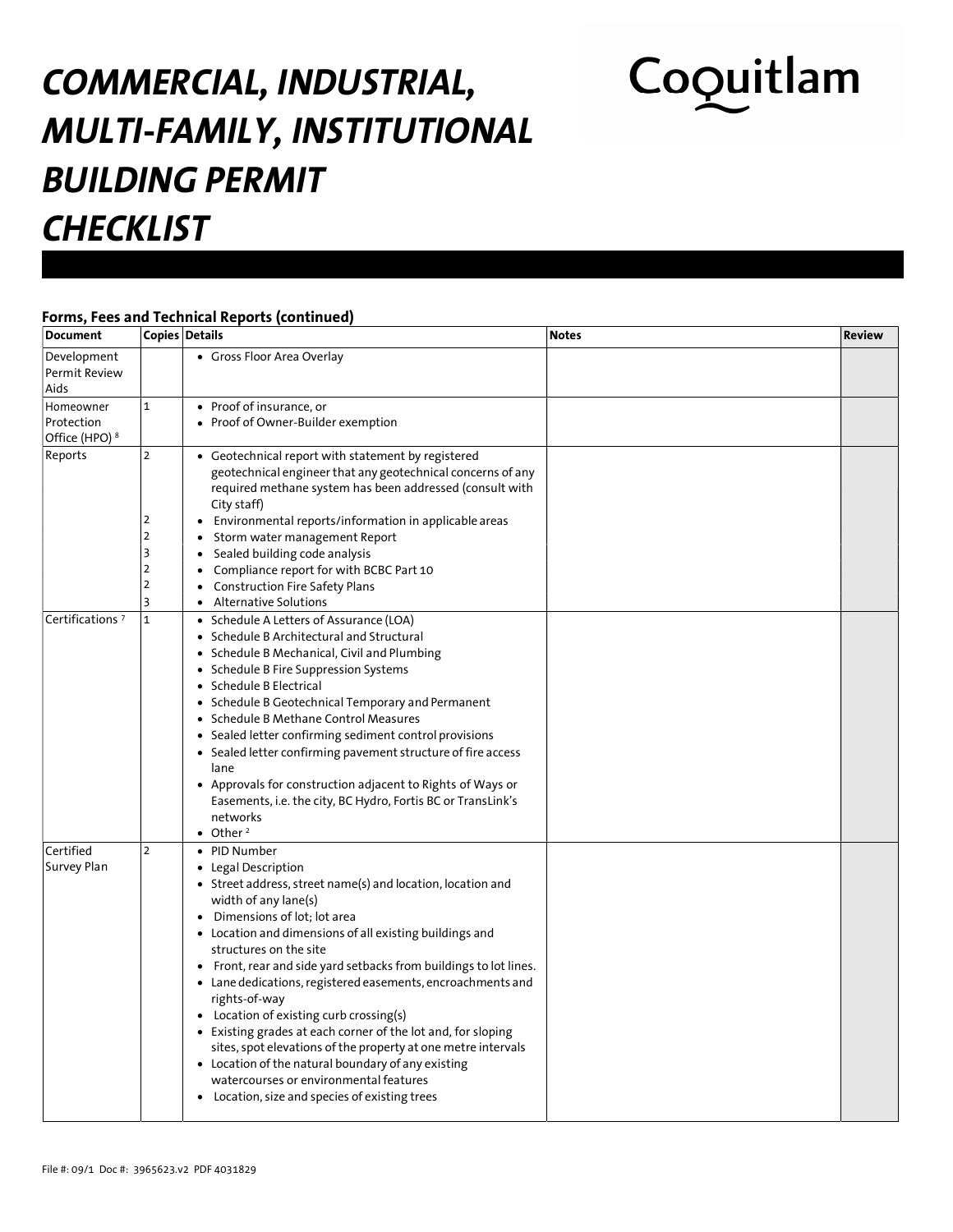# Coquitlam

#### Drawings Required  $3, 4$  – Please note: Maximum acceptable sheet size is 30" x 42" continued

| <b>Document</b>                                                  |                | Copies   Details                                                                                                                                                                                                                                                                                                                                                                                                                                                                                                                                                                                                                                                                                                                                                                                                                                                                                                                                                                                                                                                                                                                                                   | <b>Notes</b> | Review |
|------------------------------------------------------------------|----------------|--------------------------------------------------------------------------------------------------------------------------------------------------------------------------------------------------------------------------------------------------------------------------------------------------------------------------------------------------------------------------------------------------------------------------------------------------------------------------------------------------------------------------------------------------------------------------------------------------------------------------------------------------------------------------------------------------------------------------------------------------------------------------------------------------------------------------------------------------------------------------------------------------------------------------------------------------------------------------------------------------------------------------------------------------------------------------------------------------------------------------------------------------------------------|--------------|--------|
| Site Plan                                                        | 3              | Dimensioned at a scale not less than 1:200 or 1/8"=1'0"<br>Street name(s) adjacent to and fronting the site<br>$\bullet$<br>Dimensions of site with property lines<br>$\bullet$<br>Easement, ROW, covenant restrictions<br>$\bullet$<br>Location and dimensions of all buildings and structures.<br>$\bullet$<br>Proposed structures should be labelled "PROPOSED"<br>Existing and finished grade elevations<br>$\bullet$<br>Indicate Minimum Basement Elevation (MBE) as specified in<br>$\bullet$<br>the approved subdivision lot grading plans or covenant <sup>6</sup><br>Size and location of all off-street parking<br>$\bullet$<br>Access to parking and loading from street and/or lane with<br>dimensions (applicant must check with the Engineering and<br>Public Works Department for access permissions)<br>Floor area calculation<br>$\bullet$<br>Lot coverage calculations<br>$\bullet$<br>Location of garbage and recycling facilities<br>Location of the natural boundary of any existing<br>$\bullet$<br>watercourses or environmental features<br>Location of fire hydrants and fire lanes (including curbs and<br>$\bullet$<br>paving material) |              |        |
| Landscape<br>Plans <sup>5</sup>                                  | 3              | Dimensioned at a scale not less than 1:200 or 1/8"=1'0"<br>• Indicate planting, paving, water features and site furnishings<br>(indicate civil works to demonstrate coordination with civil<br>site servicing drawings - water, storm, sanitary, street works<br>and sediment control)                                                                                                                                                                                                                                                                                                                                                                                                                                                                                                                                                                                                                                                                                                                                                                                                                                                                             |              |        |
| <b>Servicing Plans</b><br>(Off-site<br>Servicing <sup>10</sup> ) | l 3            | Civil drawings dimensioned at an appropriate scale<br>• Indicate site servicing (water, storm, sanitary, street works,<br>shoring, any encroachments, excavation, crane swing over<br>property lines and sediment control)<br>• Traffic Management Plan<br>Location, invert and size of utility connections (for service<br>connection information please contact the Engineering and<br>Public Works Department at 604-927-3500 or by e-mail at<br>EngineeringandPublicWorks@coquitlam.ca)                                                                                                                                                                                                                                                                                                                                                                                                                                                                                                                                                                                                                                                                        |              |        |
| Floor and Roof<br>Plans                                          | $\overline{3}$ | Dimensioned at a scale not less than 1:50 or $\frac{1}{2}$ = 1'0"<br>• Separate plans of all storeys (including all levels of<br>underground parking, if proposed) and roof; show all outside<br>dimensions of each floor<br>• Indicate all room uses and dimensions, including finished/<br>unfinished areas<br>• All door, window and skylight locations and sizes<br>Location extent and construction of all fire rated assemblies<br>Clear indication of proposed work for additions to an<br>existing building<br>Identify access-for-persons-with-disabilities measures                                                                                                                                                                                                                                                                                                                                                                                                                                                                                                                                                                                      |              |        |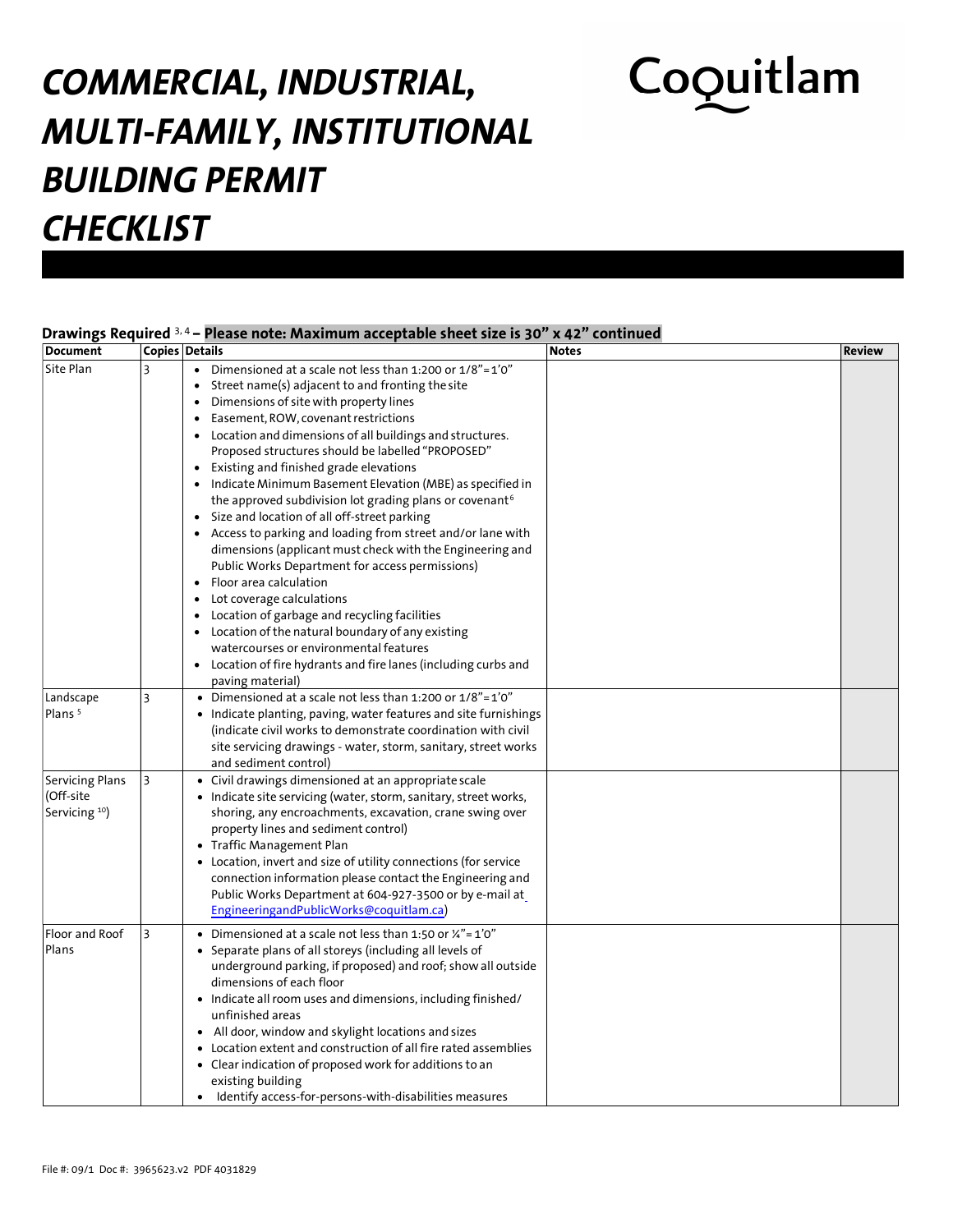# Coquitlam

#### Drawings Required  $3, 4$  – Please note: Maximum acceptable sheet size is 30" x 42" continued

| Document                                                                   |                | Copies Details                                                                                                                                                                                                                                                                                                                                                                                                                                                               | <b>Notes</b>                                                                                                                | <b>Review</b> |
|----------------------------------------------------------------------------|----------------|------------------------------------------------------------------------------------------------------------------------------------------------------------------------------------------------------------------------------------------------------------------------------------------------------------------------------------------------------------------------------------------------------------------------------------------------------------------------------|-----------------------------------------------------------------------------------------------------------------------------|---------------|
| Building<br>Elevation and<br><b>Building</b><br>Section<br><b>Drawings</b> | 3              | • Dimensioned at a scale not less than 1:50 or $\frac{1}{4}$ "= 1'0"<br>• Elevations of each side of the building<br>• Opening sizes, locations and types<br>Location extent and construction of all fire rated assemblies<br>• Existing and finished grade elevations at the extremities of<br>each building elevation and elevations of each floor level and<br>the elevation or the highest roof ridge/peak<br>Spatial separation calculation for each building elevation |                                                                                                                             |               |
| Detail<br><b>Drawings</b>                                                  | 3              | Dimensioned at a scale not less than 1:25 or $\frac{x^8}{2}$ = 1'0"<br>Building envelope details<br>Door and finish schedules                                                                                                                                                                                                                                                                                                                                                |                                                                                                                             |               |
| Structural<br><b>Drawings</b>                                              | $\overline{3}$ | Dimensioned at a scale not less than 1:50 or $\frac{1}{4}$ = 1'0<br>Provide full documentation of structural design<br>Provide tabulation of all load assumptions                                                                                                                                                                                                                                                                                                            |                                                                                                                             |               |
| Mechanical<br>Drawings <sup>10</sup>                                       | $\overline{3}$ | • Dimensioned at a scale not less than 1:50 or $\frac{1}{4}$ "= 1'0"<br>• Provide full documentation of heating, ventilation and air-<br>conditioning design, and identifying:<br>• Fire dampers<br>• High-building pressurization measures<br>• Duct smoke detectors<br>Provide full documentation of plumbing design<br>Provide sprinkler system concept                                                                                                                   |                                                                                                                             |               |
| Electrical<br><b>Drawings</b>                                              | 3              | • Dimensioned at a scale not less than 1:50 or $\frac{1}{4}$ "= 1'0"<br>• Provide full documentation of electrical design, and<br>identifying:<br>• Emergency power provisions<br>• Exit signage<br>• Emergency lighting<br>• Alarm system                                                                                                                                                                                                                                   |                                                                                                                             |               |
| Letter                                                                     | 1              | • Letter signed and sealed by electrical engineer                                                                                                                                                                                                                                                                                                                                                                                                                            | Confirming design of EV charging infrastructure<br>meets Zoning Bylaw requirements and design<br>standards in City EV Guide |               |

#### NOTES:

- 1. An administration fee will be added to the outstanding building permit fee for any documents that the City must source.
- 2. Certifications for components and systems that do not comply with the Code's prescriptive requirements (see Staff).
- 3. Drawings must be to a recognized scale and collated; Drawings must be for building construction no qualifying notes permitted. Verify the drawings have been coordinated by the Coordinating Registered Professional. Maximum sheet size is to be 30" x 42".